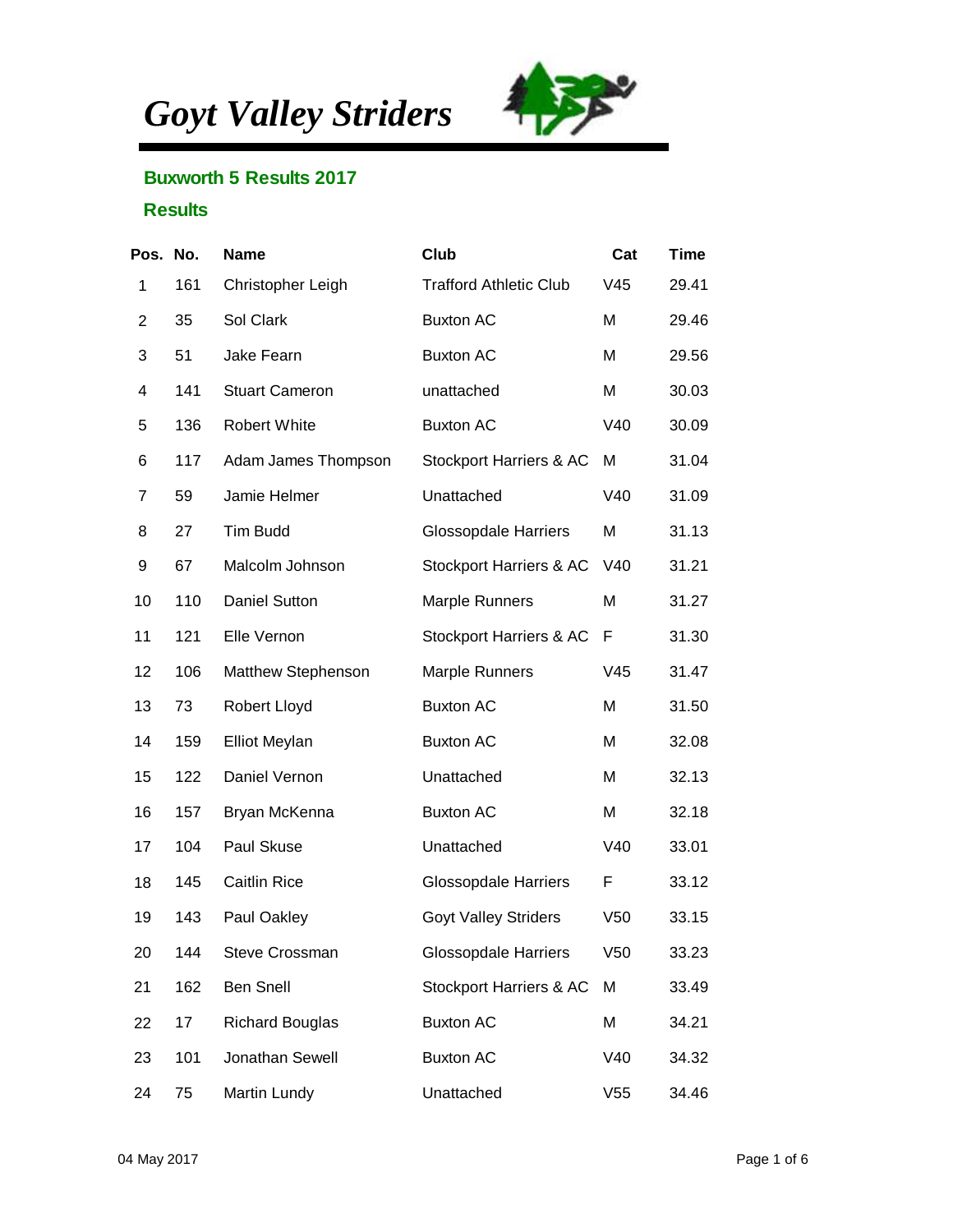| Pos. No. |     | Name                  | Club                          | Cat             | <b>Time</b> |
|----------|-----|-----------------------|-------------------------------|-----------------|-------------|
| 25       | 71  | Daniel Latham         | <b>Buxton AC</b>              | M               | 35.12       |
| 26       | 108 | <b>Daniel Stinton</b> | <b>Glossopdale Harriers</b>   | M               | 35.23       |
| 27       | 72  | Andrew Lidstone       | <b>Buxton AC</b>              | V <sub>50</sub> | 35.29       |
| 28       | 88  | Darren Peatfield      | Marple Runners                | V45             | 35.35       |
| 29       | 36  | <b>Warren Clarke</b>  | Unattached                    | V45             | 35.37       |
| 30       | 34  | Amy Clark             | <b>Buxton AC</b>              | F               | 35.47       |
| 31       | 111 | James Talbot          | <b>Buxton AC</b>              | Μ               | 36.11       |
| 32       | 47  | Mark Dungworth        | <b>Buxton AC</b>              | Μ               | 36.14       |
| 33       | 79  | David McCartney       | Unattached                    | Μ               | 36.18       |
| 34       | 78  | <b>William Mather</b> | <b>Glossopdale Harriers</b>   | M               | 36.41       |
| 35       | 58  | <b>Matt Hawtin</b>    | <b>Goyt Valley Striders</b>   | V40             | 36.46       |
| 36       | 147 | <b>Ben Brindley</b>   | <b>Tideswell Running Club</b> | M               | 36.52       |
| 37       | 11  | Peter Bailey          | <b>Buxton AC</b>              | V55             | 36.57       |
| 38       | 119 | Andy Titley           | <b>Stockport Harriers</b>     | V <sub>55</sub> | 37.15       |
| 39       | 140 | <b>Richard Goff</b>   | <b>Buxton AC</b>              | M               | 37.17       |
| 40       | 90  | <b>Mark Platts</b>    | <b>Staffs Moorlands AC</b>    | V40             | 37.29       |
| 41       | 95  | <b>Guy Riddell</b>    | <b>Glossopdale Harriers</b>   | V40             | 37.35       |
| 42       | 31  | David Chadderton      | Stockport Harriers & AC       | V70             | 37.41       |
| 43       | 123 | John Waiting          | Marple Runners                | Μ               | 37.44       |
| 44       | 77  | Ross Martland         | <b>Buxton AC</b>              | V40             | 37.47       |
| 45       | 164 | <b>Glyn Roberts</b>   | Unattached                    | V <sub>50</sub> | 37.56       |
| 46       | 156 | Matt Biglin           | <b>Goyt Valley Striders</b>   | V <sub>55</sub> | 37.58       |
| 47       | 86  | Mark Oxborough-Sharp  | Unattached                    | M               | 38.02       |
| 48       | 120 | Daniel Tollervey      | <b>Goyt Valley Striders</b>   | М               | 38.06       |
| 49       | 33  | David Chrystie-Lowe   | <b>Glossopdale Harriers</b>   | V <sub>55</sub> | 38.31       |
| 50       | 39  | Shaun Coram           | <b>Goyt Valley Striders</b>   | V <sub>50</sub> | 38.54       |
| 51       | 155 | Leigh Morris          | Unattached                    | V45             | 39.07       |
| 52       | 158 | <b>Tim Clarke</b>     | Unattached                    | V45             | 39.13       |
| 53       | 129 | Louise Watkins        | Unattached                    | <b>FV40</b>     | 39.18       |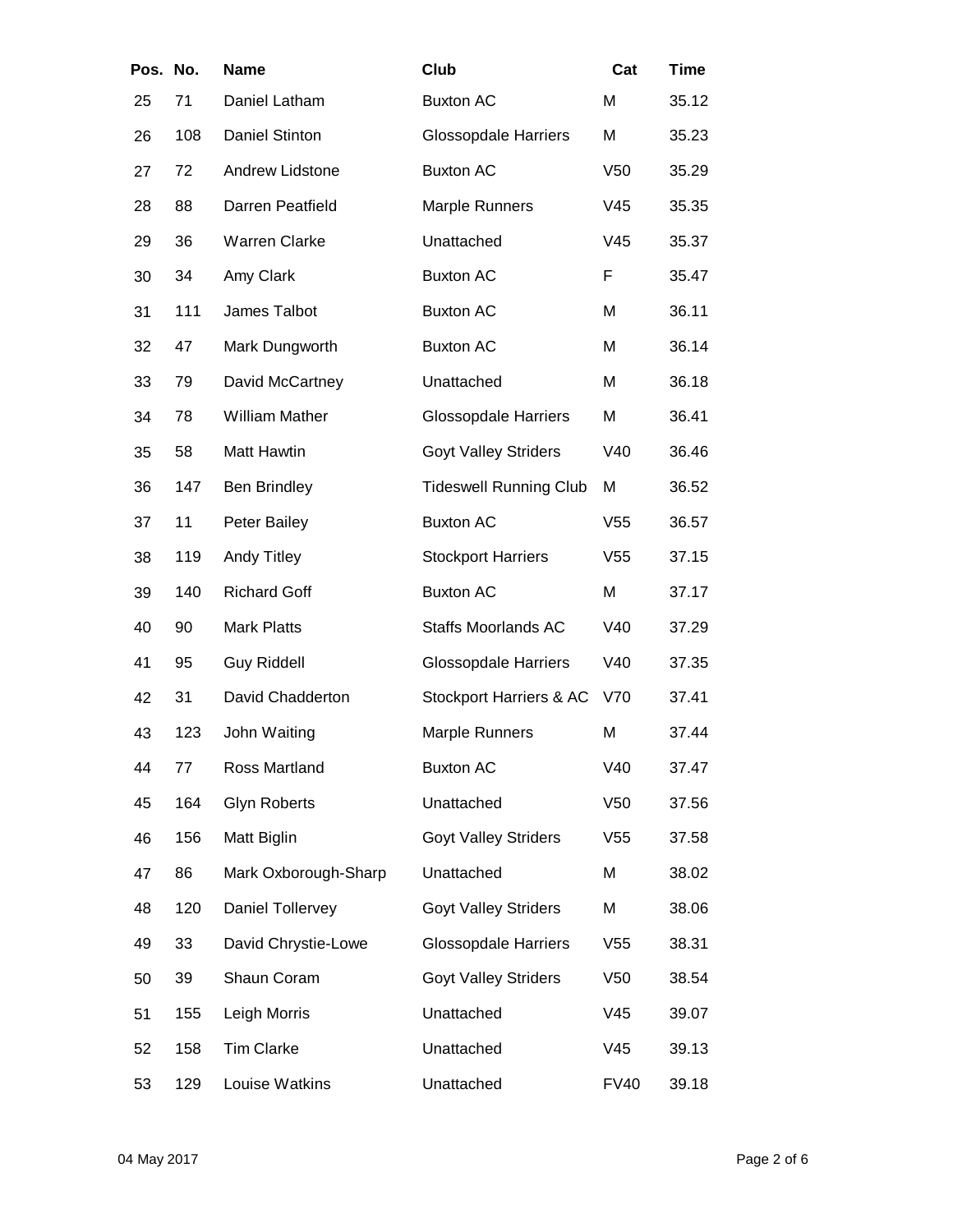| Pos. | No. | Name                 | Club                          | Cat             | Time  |
|------|-----|----------------------|-------------------------------|-----------------|-------|
| 54   | 10  | Angela Oldham        | East Cheshire Harriers & FV60 |                 | 39.32 |
| 55   | 14  | <b>Michael Barry</b> | <b>Bramhall Runners</b>       | V45             | 39.33 |
| 56   | 80  | Dez Mitchell         | <b>Glossopdale Harriers</b>   | V45             | 39.44 |
| 57   | 69  | James Kemp           | <b>Marple Runners</b>         | V45             | 39.54 |
| 58   | 150 | David Fryer-Winder   | <b>Buxton AC</b>              | M               | 40.02 |
| 59   | 128 | Paul Wardman         | <b>Buxton AC</b>              | M               | 40.07 |
| 60   | 56  | Nick Ham             | <b>Glossopdale Harriers</b>   | V50             | 40.27 |
| 61   | 94  | Glennis Richardson   | <b>Hyde Village Striders</b>  | <b>FV55</b>     | 40.29 |
| 62   | 166 | Julie Ellison        | <b>Goyt Valley Striders</b>   | <b>FV40</b>     | 40.52 |
| 63   | 126 | Pete Wallroth        | <b>Glossopdale Harriers</b>   | M               | 40.53 |
| 64   | 160 | Roland Meylan        | <b>Buxton AC</b>              | V45             | 41.06 |
| 65   | 44  | Mark Day             | <b>Marple Runners</b>         | V40             | 41.08 |
| 66   | 65  | Heather Jansevska    | <b>Glossopdale Harriers</b>   | <b>FV35</b>     | 41.10 |
| 67   | 26  | Liam Browne          | <b>Buxton AC</b>              | V <sub>50</sub> | 41.11 |
| 68   | 114 | Alice Taylor         | Marple Runners                | F               | 41.12 |
| 69   | 118 | Mark Thorogood       | <b>Goyt Valley Striders</b>   | V45             | 41.13 |
| 70   | 66  | Mary Jeal            | <b>Glossopdale Harriers</b>   | <b>FV55</b>     | 41.19 |
| 71   | 102 | Gordon Sharp         | Unattached                    | V60             | 41.32 |
| 72   | 148 | Rebecca Brimage      | Stockport Harriers & AC       | <b>FV35</b>     | 41.42 |
| 73   | 142 | Shiela Bradley       | <b>Buxton AC</b>              | <b>FV60</b>     | 41.47 |
| 74   | 149 | steve Hennessey      | <b>Goyt Valley Striders</b>   | V <sub>55</sub> | 41.50 |
| 75   | 50  | Neil Evans           | Unattached                    | V40             | 41.51 |
| 76   | 92  | Helen Rennie         | <b>Bramhall Runners</b>       | F               | 41.55 |
| 77   | 112 | Alan Talbot          | <b>Buxton AC</b>              | V65             | 41.59 |
| 78   | 21  | Carl Braddock        | Unattached                    | V50             | 42.04 |
| 79   | 105 | Rebecca Smith        | <b>Glossopdale Harriers</b>   | <b>FV45</b>     | 42.10 |
| 80   | 1   | Mark Addis           | <b>Goyt Valley Striders</b>   | V45             | 42.11 |
| 81   | 163 | John Moore           | Unattached                    | V50             | 42.34 |
| 82   | 85  | Elizabeth Nocton     | <b>Buxton AC</b>              | <b>FV35</b>     | 42.37 |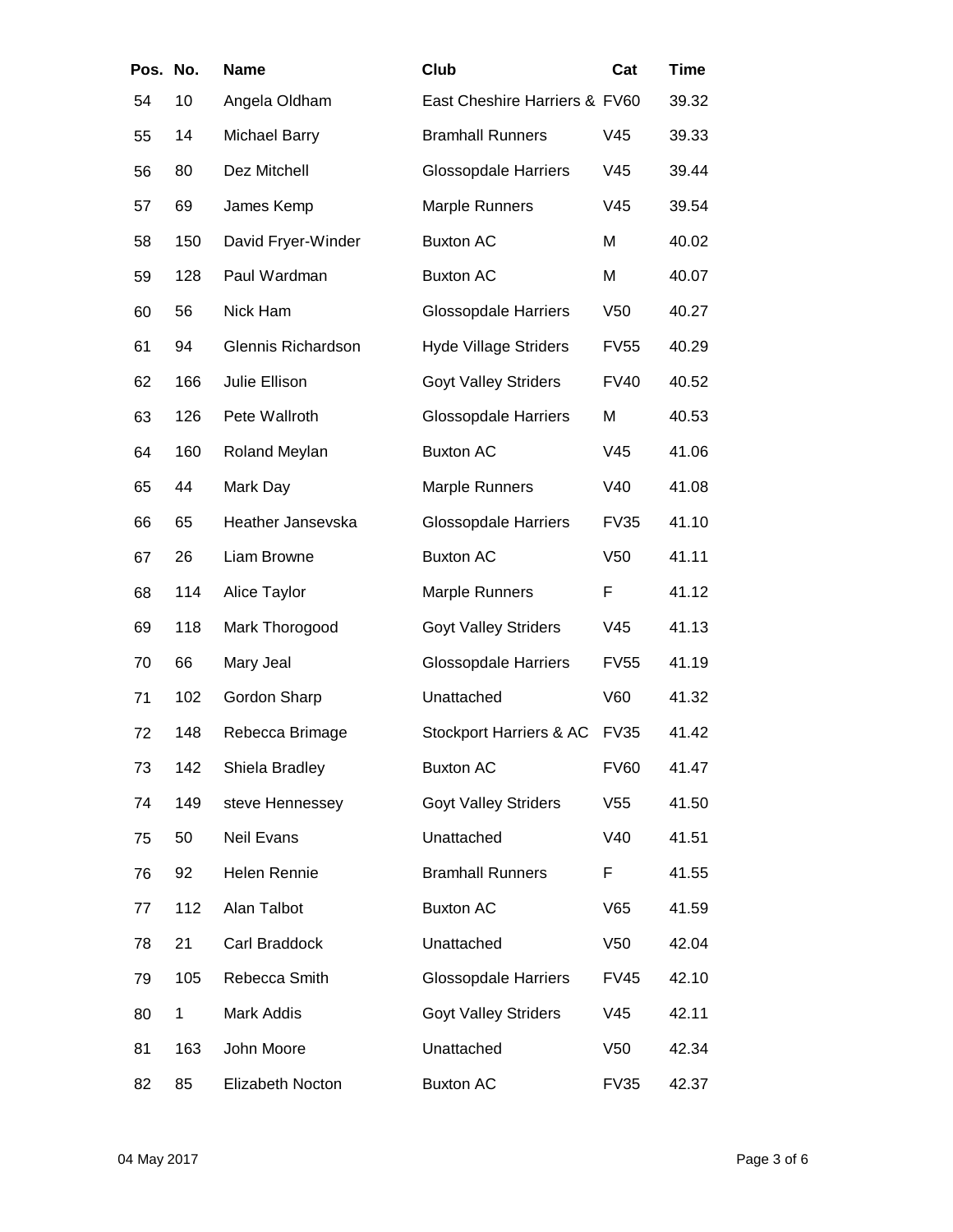| Pos. No. |     | Name                      | Club                          | Cat             | Time  |
|----------|-----|---------------------------|-------------------------------|-----------------|-------|
| 83       | 133 | Emma Wentworth            | <b>Buxton AC</b>              | <b>FV40</b>     | 42.38 |
| 84       | 165 | Peter Charnock            | Unattached                    | V65             | 42.54 |
| 85       | 113 | Janet Taylor              | <b>Buxton AC</b>              | <b>FV50</b>     | 43.05 |
| 86       | 107 | John Stephenson           | <b>Glossopdale Harriers</b>   | V60             | 43.23 |
| 87       | 41  | <b>Stephen Cross</b>      | <b>Marple Runners</b>         | V <sub>50</sub> | 43.34 |
| 88       | 99  | Simon Rushton             | Marple Runners                | V <sub>50</sub> | 43.36 |
| 89       | 127 | Rachel Walton             | <b>Glossopdale Harriers</b>   | <b>FV40</b>     | 43.42 |
| 90       | 83  | Annabelle Mottram         | <b>Buxton AC</b>              | F               | 43.44 |
| 91       | 38  | Hannah Coram              | <b>Goyt Valley Striders</b>   | <b>FV35</b>     | 43.51 |
| 92       | 20  | <b>Ezme Brack</b>         | <b>Glossopdale Harriers</b>   | F               | 43.57 |
| 93       | 89  | Kate Phillips Joanne      | <b>Buxton AC</b>              | <b>FV45</b>     | 43.58 |
| 94       | 19  | <b>Brack Gareth</b>       | <b>Glossopdale Harriers</b>   | <b>FV50</b>     | 44.00 |
| 95       | 48  | <b>Eastwood Christine</b> | Marple Runners                | M               | 44.14 |
| 96       | 62  | <b>Hill Simon</b>         | <b>Goyt Valley Striders</b>   | <b>FV45</b>     | 44.33 |
| 97       | 81  | Moorhouse Andrea          | <b>Buxton AC</b>              | V <sub>55</sub> | 44.36 |
| 98       | 151 | <b>Edwards Andrew</b>     | East Cheshire Harriers & FV45 |                 | 44.37 |
| 99       | 130 | Wearden Jane              | <b>Buxton AC</b>              | V45             | 44.46 |
| 100      | 60  | <b>Hewitt</b>             | Unattached                    | <b>FV55</b>     | 44.53 |
| 101      | 52  | Mark Godden               | Macclesfield Harriers &       | V60             | 44.54 |
| 102      | 131 | George Webb               | <b>Buxton AC</b>              | V55             | 45.03 |
| 103      | 57  | Simon Harding Rob         | Marple Runners                | M               | 45.05 |
| 104      | 61  | Heywood                   | <b>Marple Runners</b>         | V <sub>50</sub> | 45.07 |
| 105      | 24  | <b>Charmayne Brierley</b> | <b>Glossopdale Harriers</b>   | <b>FV50</b>     | 45.16 |
| 107      | 64  | Alison Holt               | <b>Glossopdale Harriers</b>   | <b>FV50</b>     | 45.57 |
| 108      | 63  | Justin Holmes             | <b>Buxton AC</b>              | V45             | 45.50 |
| 108      | 29  | Hannah Burbidge           | Unattached                    | F               | 46.04 |
| 109      | 134 | George Whelan             | <b>Buxton AC</b>              | M               | 46.05 |
| 110      | 138 | <b>Tony Woodall</b>       | <b>Buxton AC</b>              | V45             | 46.11 |
| 111      | 8   | Rebecca Ashworth          | <b>Glossopdale Harriers</b>   | <b>FV50</b>     | 46.12 |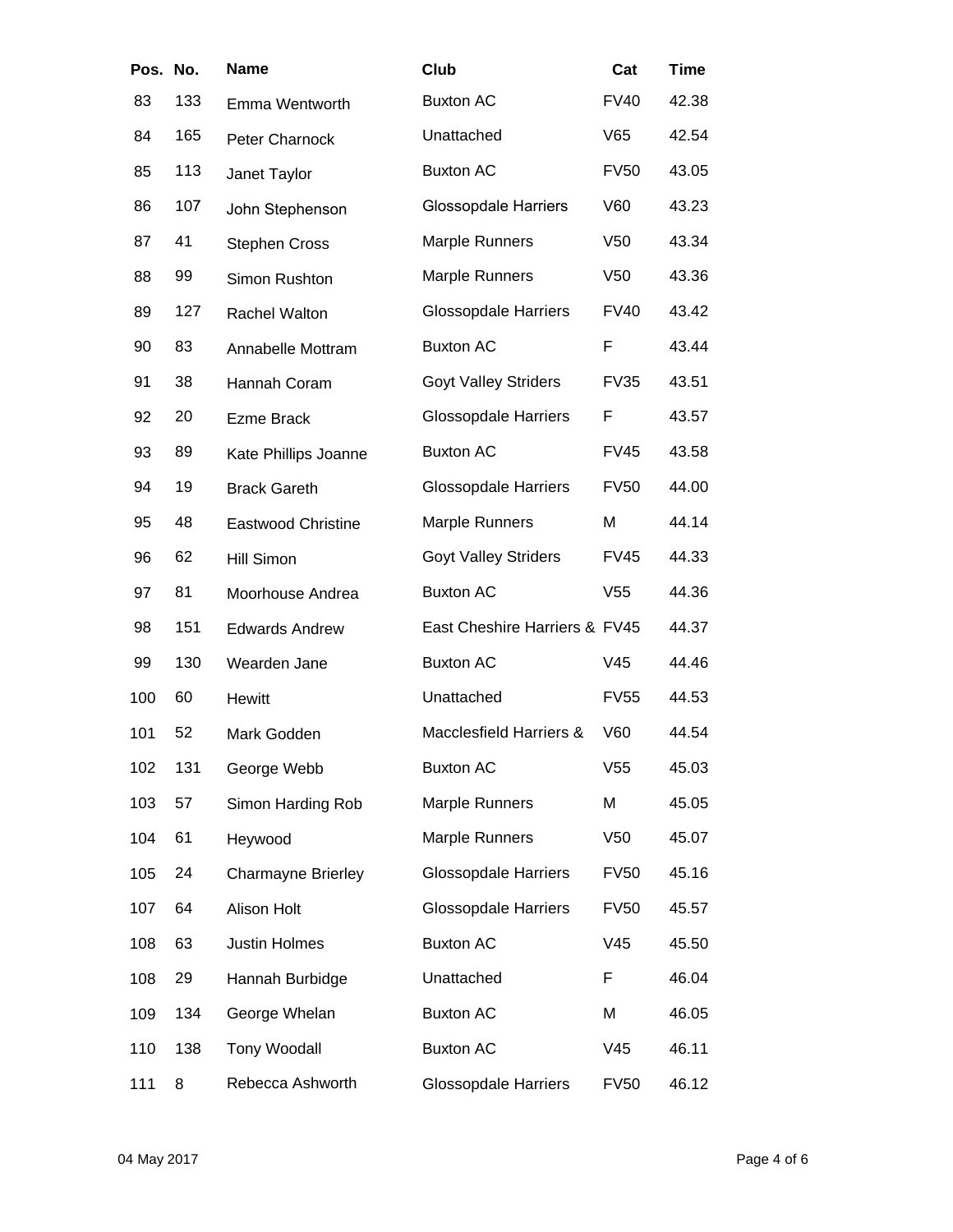| Pos. No. |                | Name                     | Club                          | Cat             | Time  |
|----------|----------------|--------------------------|-------------------------------|-----------------|-------|
| 112      | $\overline{2}$ | Jane Adlard              | Stubbington Green Runn FV45   |                 | 46.40 |
| 113      | 153            | <b>Alex Roberts</b>      | Unattached                    | M               | 46.44 |
| 114      | 98             | <b>Steven Rowe</b>       | <b>Goyt Valley Striders</b>   | V <sub>50</sub> | 47.52 |
| 115      | 4              | Laura Ahearn             | <b>Marple Runners</b>         | F               | 48.13 |
| 116      | 55             | Louise Hallows           | <b>Buxton AC</b>              | <b>FV35</b>     | 48.13 |
| 117      | 82             | Lawrence Moran           | Unattached                    | V60             | 48.30 |
| 118      | 115            | Dorcas Taylor            | <b>Buxton AC</b>              | <b>FV55</b>     | 48.33 |
| 119      | 22             | Lee Bradley              | Unattached                    | V40             | 48.36 |
| 120      | 9              | <b>Charlie Aucott</b>    | <b>Buxton AC</b>              | <b>FV40</b>     | 48.37 |
| 121      | 12             | Wendy Bainbridge         | <b>Buxton AC</b>              | <b>FV50</b>     | 48.38 |
| 122      | 167            | Karen King               | Unattached                    | <b>FV40</b>     | 48.39 |
| 123      | 25             | Malcolm Brown            | <b>Glossopdale Harriers</b>   | V <sub>50</sub> | 49.01 |
| 124      | 154            | Richard Wlodarczyk       | East Cheshire Harriers & V60  |                 | 49.23 |
| 125      | 97             | <b>Heather Rooney</b>    | Unattached                    | <b>FV45</b>     | 49.31 |
| 126      | 45             | Alison Deykin            | Marple Runners                | <b>FV45</b>     | 50.20 |
| 127      | 28             | Abigail Burbidge         | Unattached                    | F               | 50.24 |
| 128      | 137            | Suzanne Wilkinson        | East Cheshire Harriers & F    |                 | 51.00 |
| 129      | 91             | <b>Elizabeth Powell</b>  | East Cheshire Harriers & FV40 |                 | 51.16 |
| 130      | 74             | Emma Loveridge           | Marple Runners                | <b>FV35</b>     | 51.20 |
| 131      | 23             | <b>Tracey Brereton</b>   | <b>Marple Runners</b>         | <b>FV40</b>     | 51.21 |
| 132      | 53             | Bethan Greenhalgh        | Unattached                    | F               | 51.50 |
| 133      | 49             | Dan Ellingworth          | Unattached                    | V45             | 51.58 |
| 134      | 116            | Gill Thompson            | <b>Buxton AC</b>              | <b>FV50</b>     | 52.09 |
| 135      | 32             | <b>Brenda Chadderton</b> | Marple Runners                | <b>FV65</b>     | 52.13 |
| 136      | 100            | Maria Rushton            | <b>Marple Runners</b>         | <b>FV50</b>     | 52.14 |
| 137      | 124            | Fay Waiting              | Marple Runners                | F               | 52.17 |
| 138      | 7              | Karen Andrew             | Marple Runners                | <b>FV50</b>     | 52.38 |
| 139      | 76             | Teresa MacMillan         | <b>Buxton AC</b>              | <b>FV50</b>     | 52.47 |
| 140      | 15             | <b>Mandy Beames</b>      | <b>Glossopdale Harriers</b>   | <b>FV35</b>     | 52.56 |